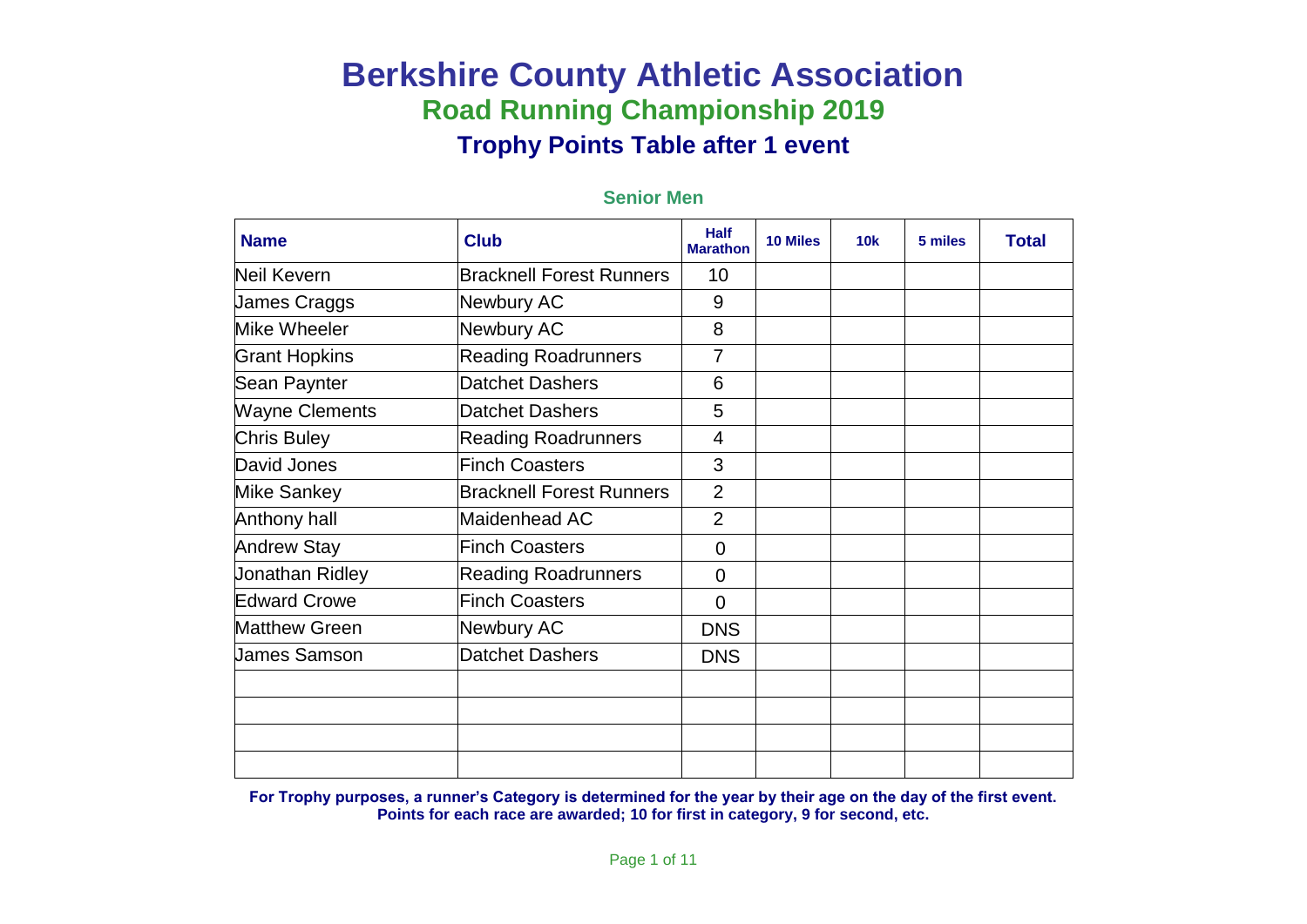# **Berkshire County Athletic Association Road Running Championship 2019**

### **Trophy Points Table after 1 event**

| <b>Name</b> | <b>Club</b> | Half<br>Marathon | <b>10 Miles</b> | <b>10k</b> | 5 miles | <b>Total</b> |
|-------------|-------------|------------------|-----------------|------------|---------|--------------|
|             |             |                  |                 |            |         |              |
|             |             |                  |                 |            |         |              |
|             |             |                  |                 |            |         |              |
|             |             |                  |                 |            |         |              |
|             |             |                  |                 |            |         |              |
|             |             |                  |                 |            |         |              |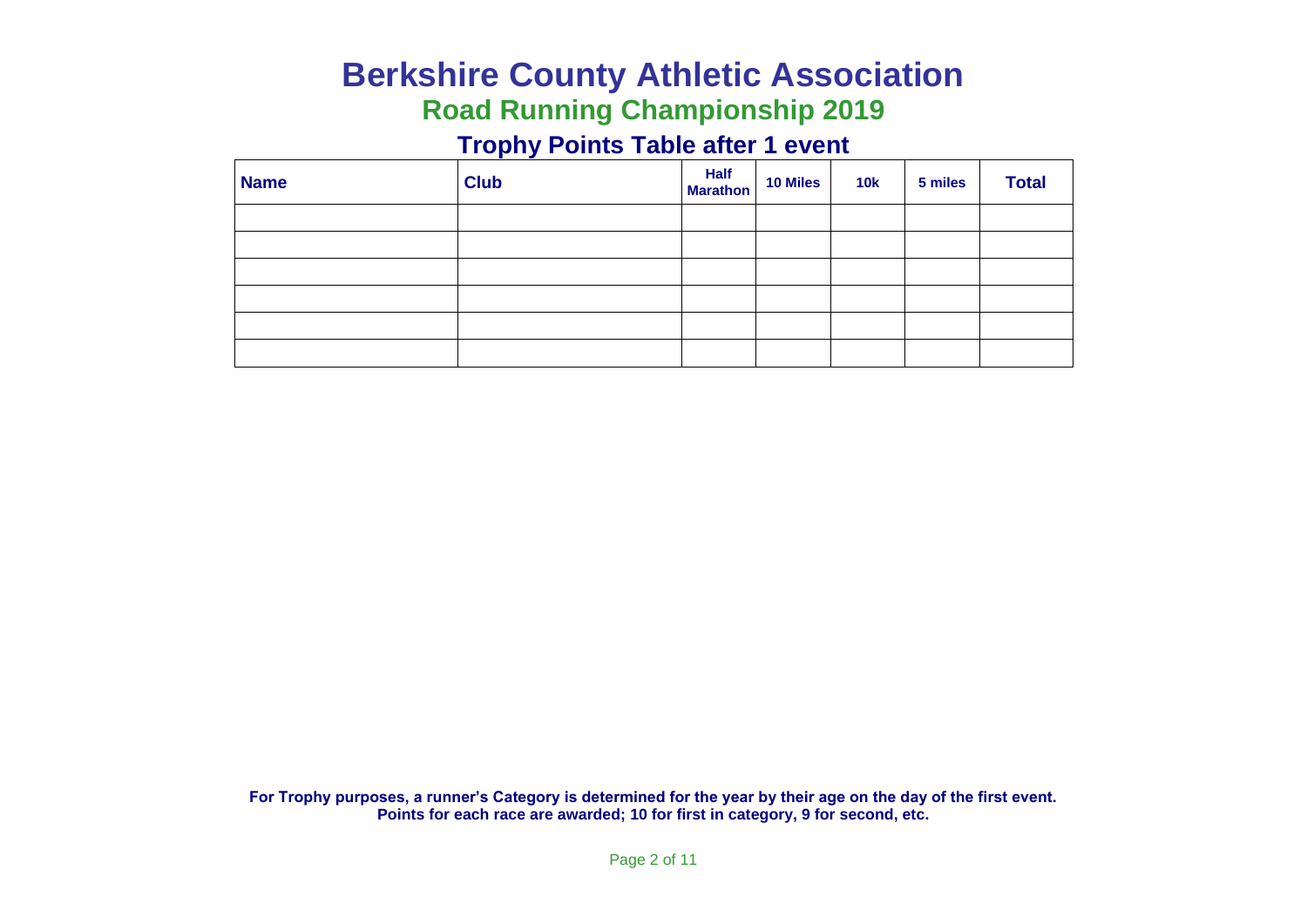| <b>Name</b>          | <b>Club</b>                     | <b>Half</b><br><b>Marathon</b> | <b>10 Miles</b> | 10k | 5 miles | <b>Total</b> |
|----------------------|---------------------------------|--------------------------------|-----------------|-----|---------|--------------|
| Mark Worringham      | <b>Reading Roadrunners</b>      | 10                             |                 |     |         |              |
| John Burnett         | <b>Bracknell Forest Runners</b> | 9                              |                 |     |         |              |
| Tom Easten           | Maidenhead AC                   | 8                              |                 |     |         |              |
| Mark Ferguson        | <b>Datchet Dashers</b>          | 7                              |                 |     |         |              |
| Satnam Singh         | <b>Datchet Dashers</b>          | 6                              |                 |     |         |              |
| Paul Mackenzie       | <b>Finch Coasters</b>           | $\overline{5}$                 |                 |     |         |              |
| Christopher Hobson   | <b>Newbury AC</b>               | $\overline{4}$                 |                 |     |         |              |
| Colin Abraham        | <b>Unaffiliated</b>             | 3                              |                 |     |         |              |
| Vince Williams       | <b>Reading Roadrunners</b>      | $\overline{2}$                 |                 |     |         |              |
| <b>Richard Usher</b> | <b>Reading Roadrunners</b>      | 1                              |                 |     |         |              |
| Robert Houghton      | <b>Reading Roadrunners</b>      | $\overline{0}$                 |                 |     |         |              |
| Chris Manton         | <b>Reading Roadrunners</b>      | $\overline{0}$                 |                 |     |         |              |
| Tony Warf            | <b>Datchet Dashers</b>          | $\overline{0}$                 |                 |     |         |              |
| Darren Kinder        | Unaffiliated                    | $\Omega$                       |                 |     |         |              |
| <b>Jeff Bird</b>     | Newbury AC                      | <b>DNS</b>                     |                 |     |         |              |
| Keith Russell        | <b>Reading Roadrunners</b>      | <b>DNS</b>                     |                 |     |         |              |
| Uon Regan            | Maidenhead AC                   | <b>DNS</b>                     |                 |     |         |              |

#### **MV40**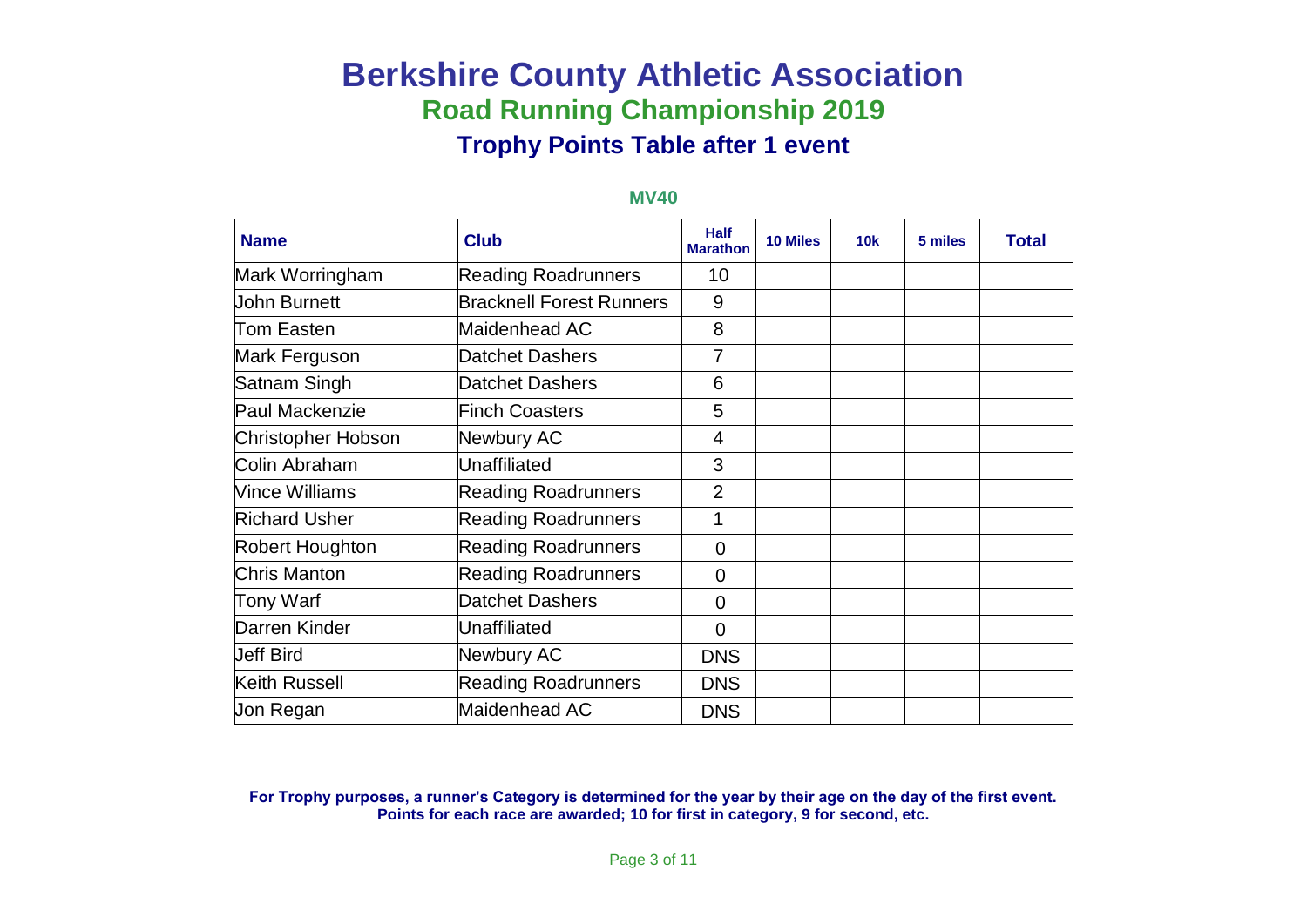### **Name Club Club Half Marathe Marathon 10 Miles 10k 5 miles Total** Alex Harris **Reading Roadrunners** 10 Simon Mercer **Finch Coasters** Product Assets Mark Andrew **Reading Roadrunners** 8 Antony Streams Reading Roadrunners | 7 David Caswell **Reading Roadrunners** 1 6 James Tarrant Maidenhead AC 5 Wayne Lillis **Newbury AC** 24 Paul Monaghan Reading Roadrunners | 3 David Patience **Datchet Dashers** 2 Colin Latham **Bracknell Forest Runners DNS** Stephen Dellow Reading Roadrunners | DNS Mark Jacobs Maidenhead AC DNS Simon Goldfinch Maidenhead AC DNS Brian Kirsopp Reading Roadrunners DNS Heath Bampton **C** | Oxford City AC | DNS Kenneth Brown **Datchet Dashers DNS**

#### **MV50**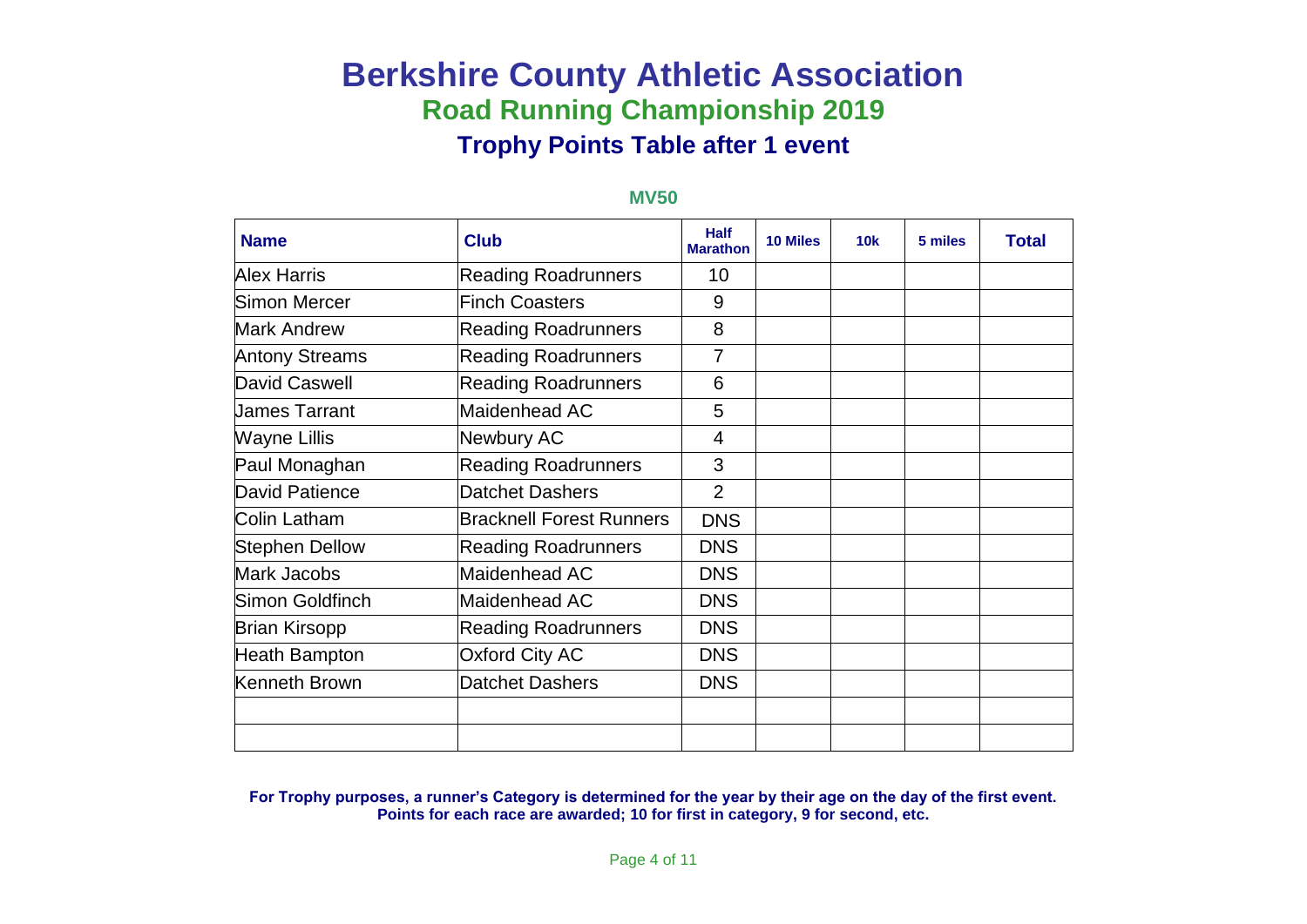| <b>Name</b>             | <b>Club</b>                | <b>Half</b><br><b>Marathon</b> | <b>10 Miles</b> | 10k | <b>5 Miles</b> | <b>Total</b> |
|-------------------------|----------------------------|--------------------------------|-----------------|-----|----------------|--------------|
| Mike Sheridan           | Newbury AC                 | 10                             |                 |     |                |              |
| David Dyer              | Fetch Everyone RC          | 9                              |                 |     |                |              |
| Robin Smith             | <b>Datchet Dashers</b>     | 8                              |                 |     |                |              |
| Stephen Wise            | North Down AC              | 7                              |                 |     |                |              |
| Alan Freer              | <b>Reading Roadrunners</b> | 6                              |                 |     |                |              |
| <b>Stuart Armstrong</b> | <b>Datchet Dashers</b>     | 5                              |                 |     |                |              |
| Steve Kelleher          | <b>Finch Coasters</b>      | 4                              |                 |     |                |              |
| David Dibben            | <b>Reading Roadrunners</b> | 3                              |                 |     |                |              |
| <b>Brian Emms</b>       | Unaffiliated               | $\overline{2}$                 |                 |     |                |              |
| <b>Joe Blair</b>        | <b>Reading Roadrunners</b> | 1                              |                 |     |                |              |
| <b>Andy Atkinson</b>    | <b>Reading Roadrunners</b> | 0                              |                 |     |                |              |
| David Waterman          | Maidenhead AC              | 0                              |                 |     |                |              |
| Dennis Bonnie           | <b>Datchet Dashers</b>     | 0                              |                 |     |                |              |
| <b>Anthony Curtin</b>   | <b>Datchet Dashers</b>     | <b>DNS</b>                     |                 |     |                |              |
| Mark Olney              | <b>Datchet Dashers</b>     | <b>DNS</b>                     |                 |     |                |              |

#### **MV60**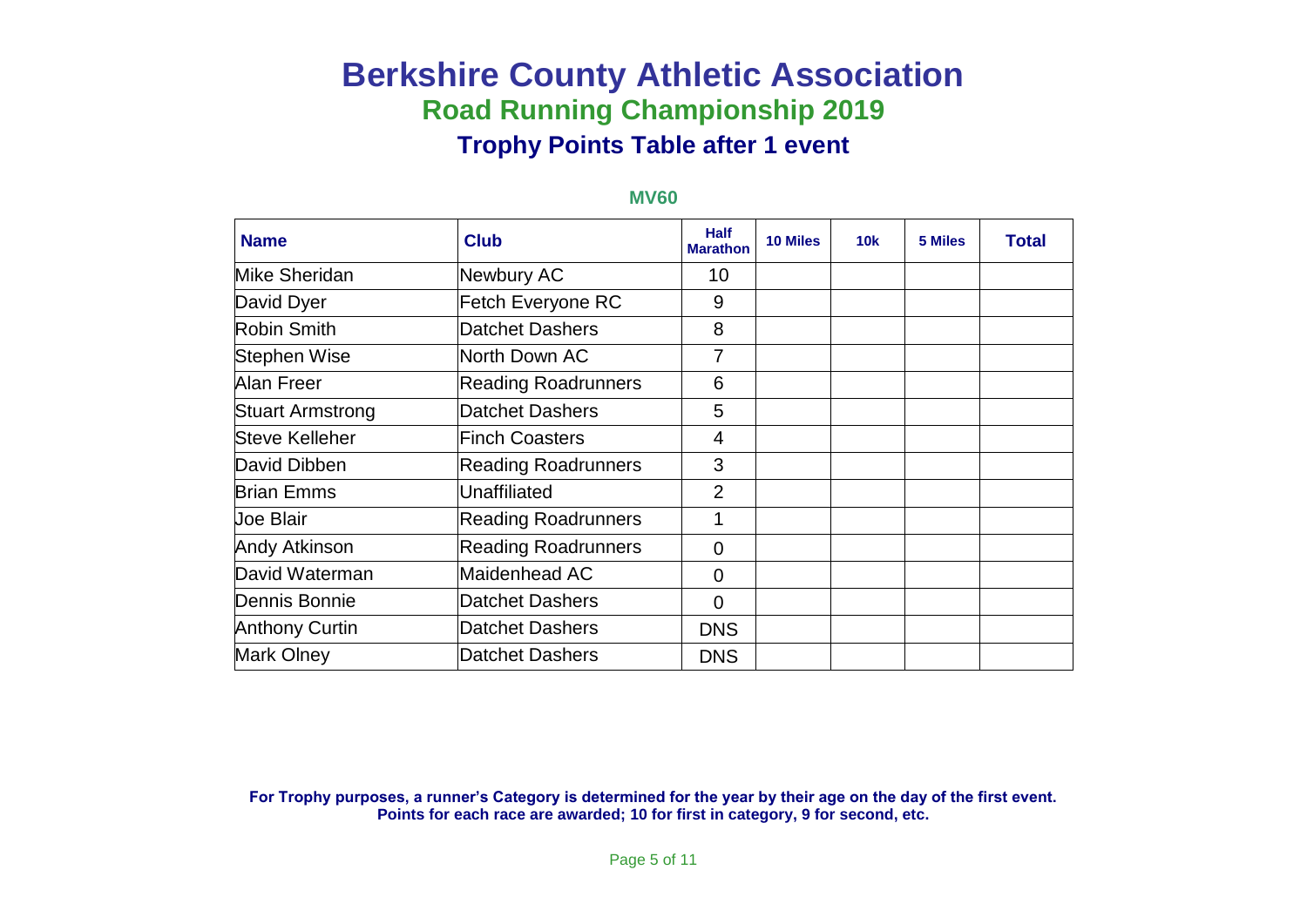| <b>Name</b>            | <b>Club</b>                     | <b>Half</b><br><b>Marathon</b> | 10 Miles | 10k | 5 Miles | <b>Total</b> |
|------------------------|---------------------------------|--------------------------------|----------|-----|---------|--------------|
| Gemma Buley            | <b>Reading Roadrunners</b>      | 10                             |          |     |         |              |
| Nikki Gray             | <b>Reading Roadrunners</b>      | 9                              |          |     |         |              |
| Alexandra Mercer       | Finch Coasters                  | 8                              |          |     |         |              |
| Rosealeen Killick      | <b>Bracknell Forest Runners</b> | 7                              |          |     |         |              |
| Chloe Lloyd            | <b>Reading Roadrunners</b>      | 6                              |          |     |         |              |
| Uoanna Webster         | Datchet Dashers                 | 5                              |          |     |         |              |
| Sarah Evans            | <b>Wargave Runners</b>          | <b>DNS</b>                     |          |     |         |              |
| Sian McBride           | <b>Bracknell Forest Runners</b> | <b>DNS</b>                     |          |     |         |              |
| <b>Charlotte Firth</b> | <b>WSEH</b>                     | <b>DNS</b>                     |          |     |         |              |
|                        |                                 |                                |          |     |         |              |

### **Senior Women**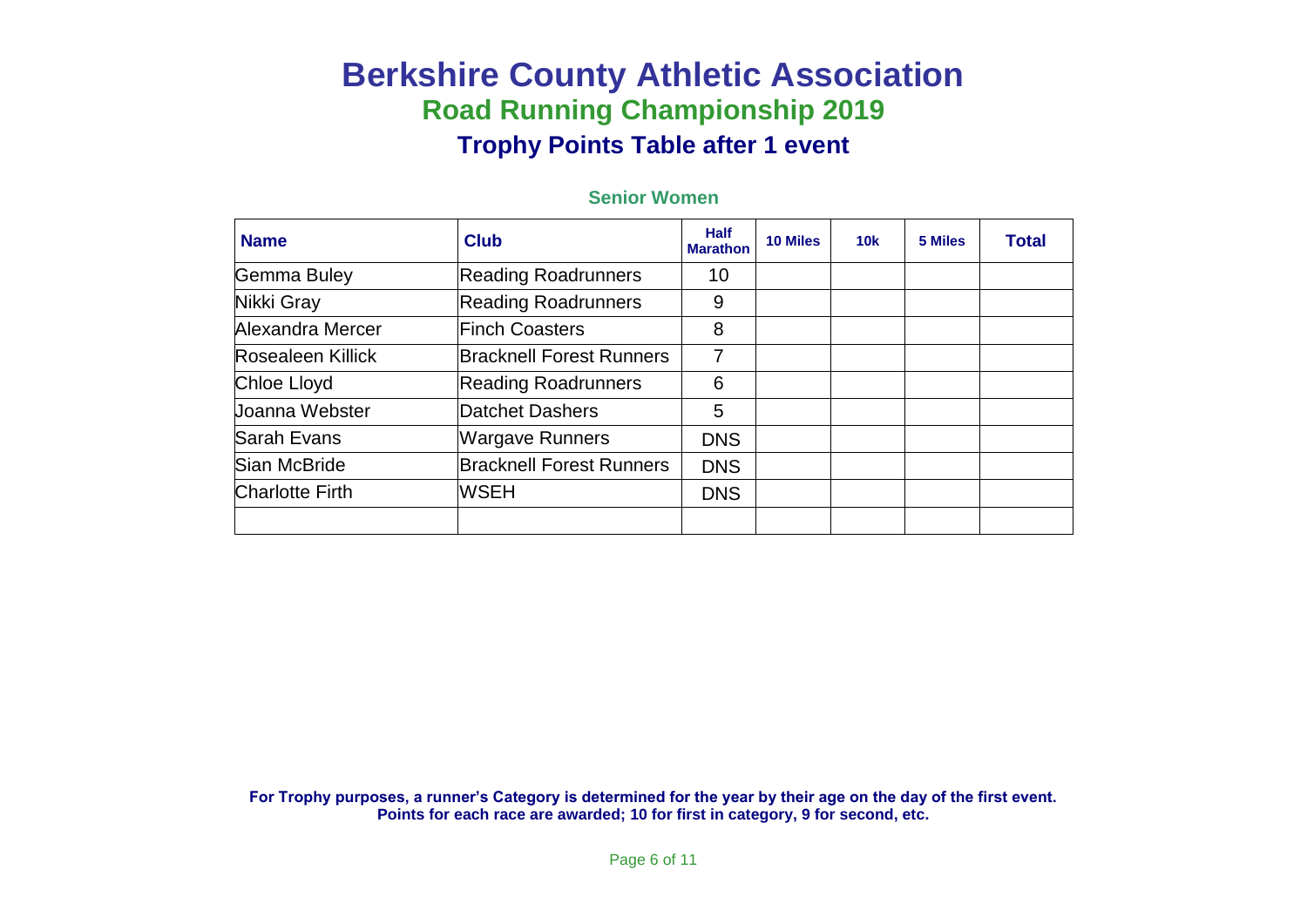| <b>Name</b>              | <b>Club</b>                     | <b>Half</b><br><b>Marathon</b> | <b>10 Miles</b> | 10k | 5 Miles | <b>Total</b> |
|--------------------------|---------------------------------|--------------------------------|-----------------|-----|---------|--------------|
| <b>Jill Collett</b>      | <b>Datchet Dashers</b>          | 10                             |                 |     |         |              |
| <b>Becky Atkinson</b>    | <b>WSEH</b>                     | 9                              |                 |     |         |              |
| Erica Key                | <b>Reading Roadrunners</b>      | 8                              |                 |     |         |              |
| Elly Maggs               | Maidenhead AC                   | 7                              |                 |     |         |              |
| Sarah Dooley             | <b>Reading Roadrunners</b>      | 6                              |                 |     |         |              |
| Caroline Hatchett-Walker | <b>Wargrave Runners</b>         | 5                              |                 |     |         |              |
| Emma Twomey              | <b>Datchet Dashers</b>          | 4                              |                 |     |         |              |
| Ellen Easten             | Maidenhead AC                   | 3                              |                 |     |         |              |
| Laura Readings           | <b>Bracknell Forest Runners</b> | $\overline{2}$                 |                 |     |         |              |
| Caroline Jackson         | <b>Reading Roadrunners</b>      | 1                              |                 |     |         |              |
| katherine Redford        | <b>Bracknell Forest Runners</b> | $\Omega$                       |                 |     |         |              |
| Beata Dalal              | <b>Finch Coasters</b>           | $\overline{0}$                 |                 |     |         |              |
| Louise Diggens           | <b>Datchet Dashers</b>          | $\overline{0}$                 |                 |     |         |              |
| Nicola Gillard           | <b>Reading Roadrunners</b>      | $\overline{0}$                 |                 |     |         |              |
| Veronika Royle           | <b>Reading Roadrunners</b>      | $\overline{0}$                 |                 |     |         |              |
| Sarah Richmond devoy     | <b>Reading Roadrunners</b>      | $\overline{0}$                 |                 |     |         |              |
| Rocío Ibáñez             | <b>Finch Coasters</b>           | $\overline{0}$                 |                 |     |         |              |
| Nicki Aitken             | <b>Bracknell Forest Runners</b> | <b>DNS</b>                     |                 |     |         |              |
| Vicki Taylor             | <b>Finch Coasters</b>           | <b>DNS</b>                     |                 |     |         |              |

### **FV35**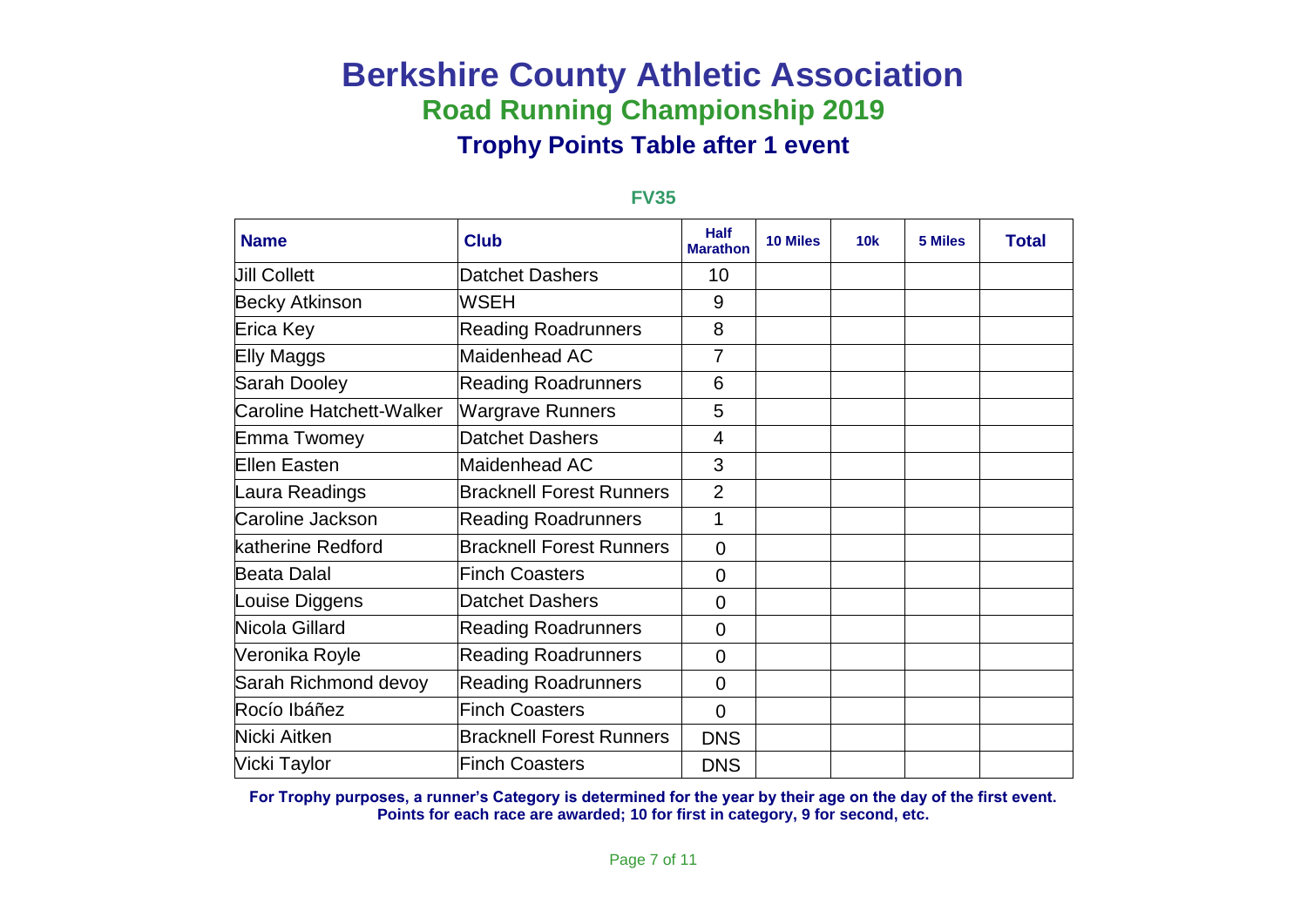| <b>Name</b>          | <b>Club</b>                     | <b>Half</b><br><b>Marathon</b> | <b>10 Miles</b> | <b>10k</b> | 5 Miles | <b>Total</b> |
|----------------------|---------------------------------|--------------------------------|-----------------|------------|---------|--------------|
| Denise Robertson     | <b>Bracknell Forest Runners</b> | 10                             |                 |            |         |              |
| Alison Jessopp       | <b>Datchet Dashers</b>          | 9                              |                 |            |         |              |
| Liz Macartney        | <b>Datchet Dashers</b>          | 8                              |                 |            |         |              |
| Nora Holford         | <b>Reading Roadrunners</b>      | $\overline{7}$                 |                 |            |         |              |
| <b>Julie Canning</b> | Unafilitated                    | 6                              |                 |            |         |              |
| Jenni Jones          | <b>Bracknell Forest Runners</b> | 5                              |                 |            |         |              |
| Alex Bennell         | <b>Reading Roadrunners</b>      | 4                              |                 |            |         |              |
| Catherine Hannan     | <b>Bracknell Forest Runners</b> | 3                              |                 |            |         |              |
| Shazia Ahmad         | Maidenhead AC                   | $\overline{2}$                 |                 |            |         |              |
| <b>Joan Barker</b>   | <b>Bracknell Forest Runners</b> | 1                              |                 |            |         |              |
| Gill Manton          | <b>Reading Roadrunners</b>      | $\Omega$                       |                 |            |         |              |
| Edwina McDowall      | <b>Headington Roadrunners</b>   | <b>DNS</b>                     |                 |            |         |              |
| <b>Helen Pool</b>    | <b>Reading Roadrunners</b>      | <b>DNS</b>                     |                 |            |         |              |
| <b>Avril Acres</b>   | <b>Bracknell Forest Runners</b> | <b>DNS</b>                     |                 |            |         |              |
|                      |                                 |                                |                 |            |         |              |
|                      |                                 |                                |                 |            |         |              |
|                      |                                 |                                |                 |            |         |              |
|                      |                                 |                                |                 |            |         |              |
|                      |                                 |                                |                 |            |         |              |

### **FV45**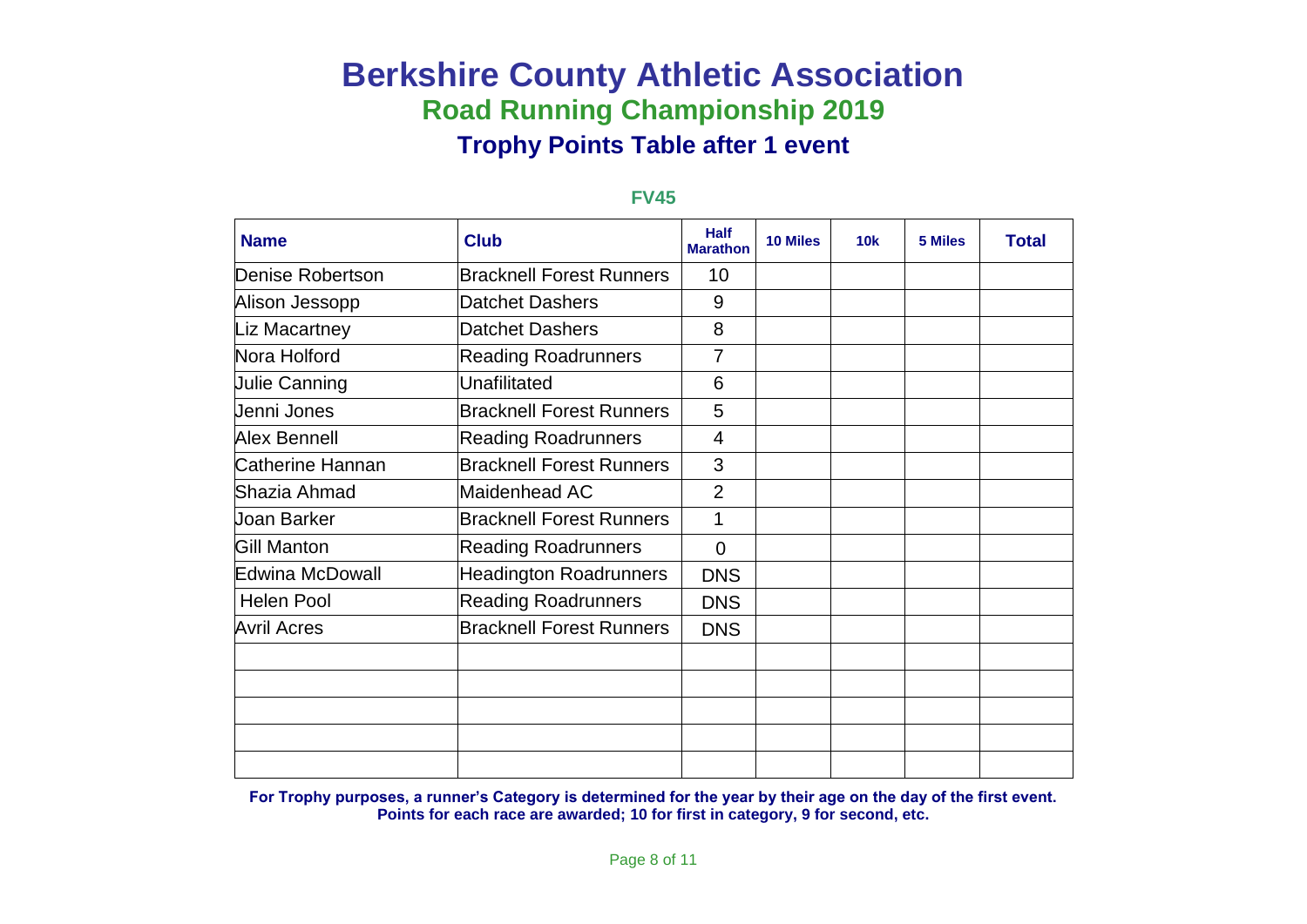# **Berkshire County Athletic Association Road Running Championship 2019**

### **Trophy Points Table after 1 event**

| <b>Name</b> | <b>Club</b> | <b>Half</b> 10 Miles | <b>10k</b> | 5 Miles | <b>Total</b> |
|-------------|-------------|----------------------|------------|---------|--------------|
|             |             |                      |            |         |              |
|             |             |                      |            |         |              |
|             |             |                      |            |         |              |
|             |             |                      |            |         |              |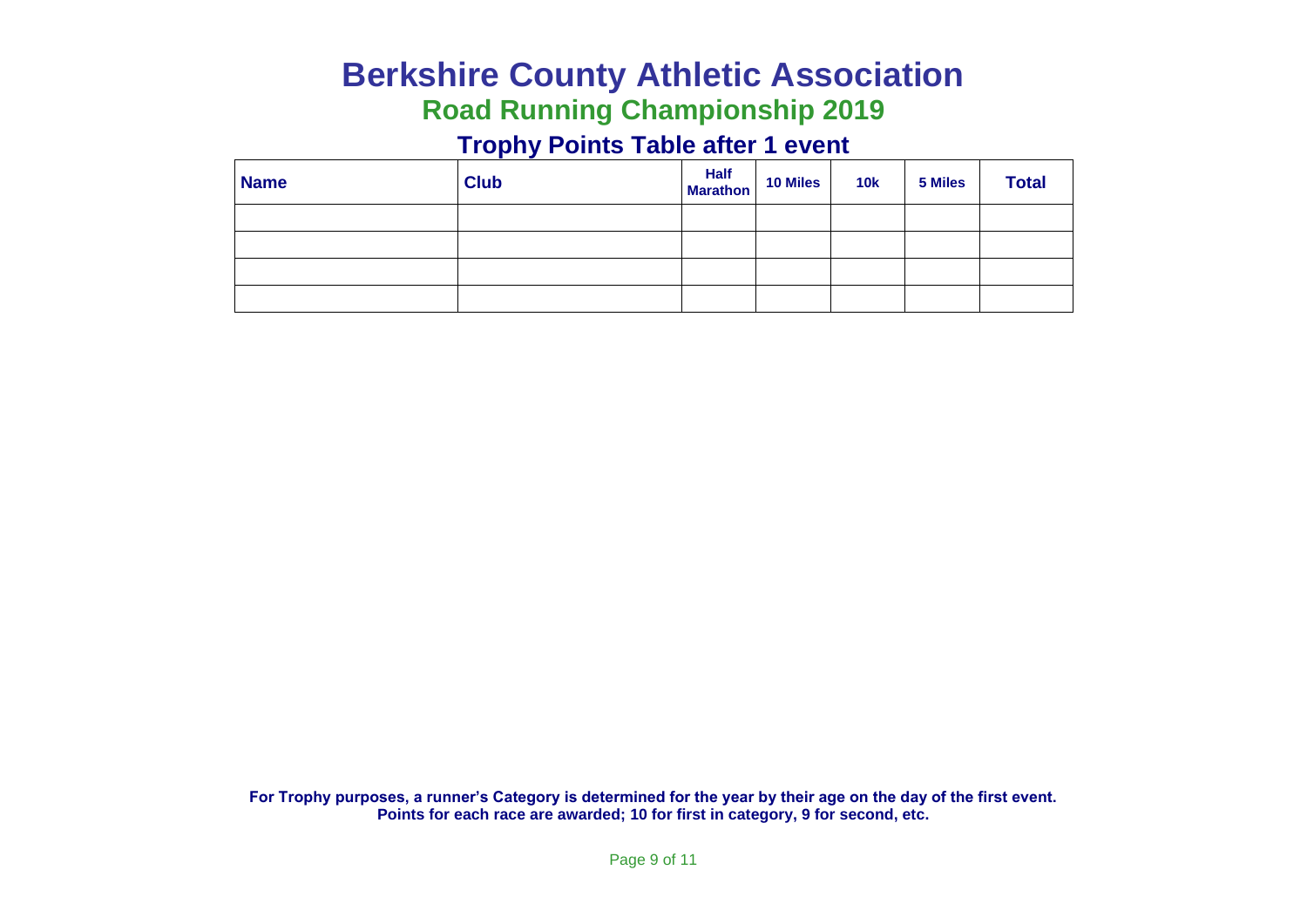#### **FV55**

| <b>Name</b>            | <b>Club</b>                     | <b>Half</b><br><b>Marathon</b> | <b>10 Miles</b> | 10k | 5 Miles | <b>Total</b> |
|------------------------|---------------------------------|--------------------------------|-----------------|-----|---------|--------------|
| Maureen Dowling        | <b>Bracknell Forest Runners</b> | 10                             |                 |     |         |              |
| <b>Julie Fidler</b>    | <b>Bracknell Forest Runners</b> | 9                              |                 |     |         |              |
| <b>Yvonne Olney</b>    | Datchet Dashers                 | 8                              |                 |     |         |              |
| Sarah Bate             | <b>Reading Roadrunners</b>      | 7                              |                 |     |         |              |
| Angela Thorpe          | <b>Bracknell Forest Runners</b> | <b>DNS</b>                     |                 |     |         |              |
| <b>Maureen Sweeney</b> | <b>Reading Roadrunners</b>      | <b>DNS</b>                     |                 |     |         |              |
| Sandra Sheppard        | <b>Reading Roadrunners</b>      | <b>DNS</b>                     |                 |     |         |              |
|                        |                                 |                                |                 |     |         |              |
|                        |                                 |                                |                 |     |         |              |
|                        |                                 |                                |                 |     |         |              |
|                        |                                 |                                |                 |     |         |              |
|                        |                                 |                                |                 |     |         |              |